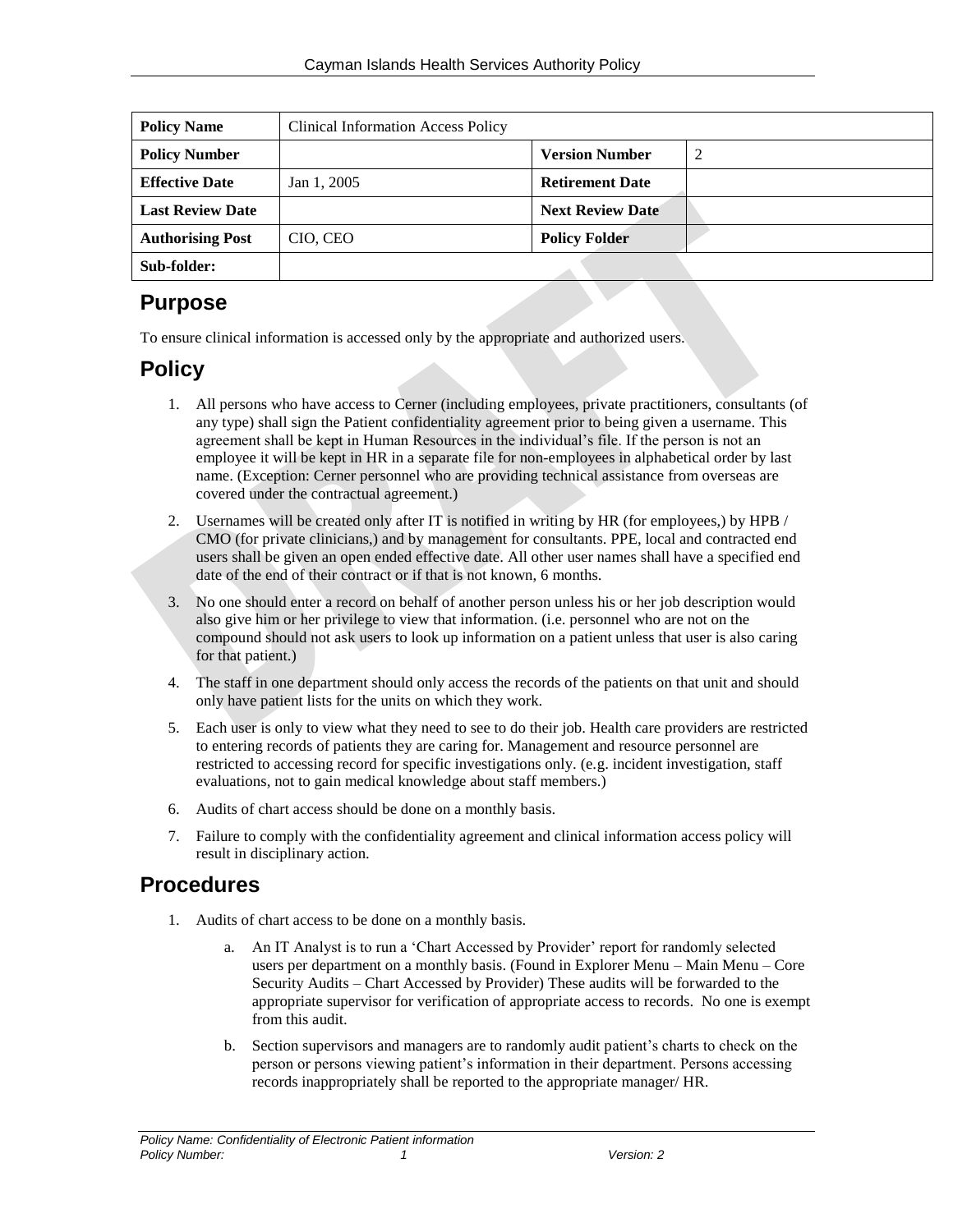- c. The STI nurse will monitor the persons who are entering the HIV patient's charts and report any inconsistencies to the appropriate manager.
- d. Audits received by a supervisor/manager of that department will be reviewed for appropriate access by the end user. The end user will receive a report of that audit and may view the report (but not keep it) regardless of the results of the audit. All audits to be treated as confidential information and filed or shredded appropriately.
- 8. Disciplinary process for inappropriate access to patient records.
	- a. First offence of inappropriate access written notice to the end user by manager with copy on file and manager to request audit of access by that user from IT for the next 3 months.
	- b. Second offence of inappropriate access written report to head of department and HR. Manager to request audit of access by that user from IT for the next 3 months.
	- c. Third offence Username to be inactivated. HR to take disciplinary action. (i.e. Reassignment to non clinical post, suspension or dismissal.)
	- d. If any of the first three offences involve multiple charts accessed inappropriately, immediate referral to HR for disciplinary action.

# **Cross-references**

# **Forms**

Confidentiality agreement (attached)

## **Signatures**

| <b>Authorising Post Title</b> | Name (Print) | <b>Signature</b> | Date |
|-------------------------------|--------------|------------------|------|
|                               |              |                  |      |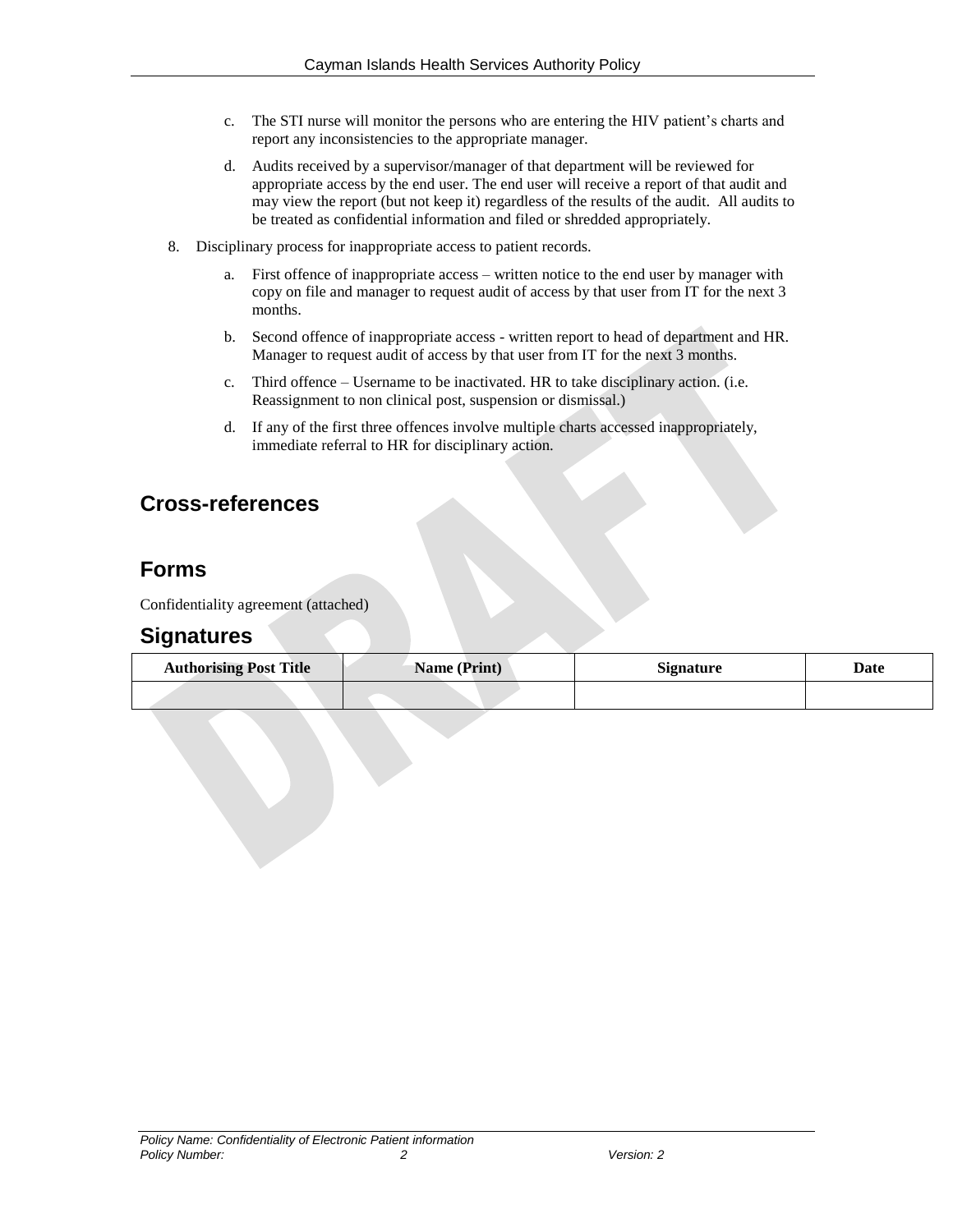### **CONFIDENTIALLY AGREEMENT**

As an employee of the Health Service Authority I consider that patient and employee information from any source and in any form (i.e paper, electronic) is confidential and as such will do everything possible to protect the privacy and confidentially of this information.

I may see or hear confidential information on:

- PATIENTS AND /OR FAMILY MEMBERS *Such as patient records, conversations and financial information*
- EMPLOYEES, VOLUNTEERS, STUDENTS ETC *Such as salaries, employment records, disciplinary actions*
- **BUSINESS INFORMATION** *Such as financial records, reports, memos, contracts, HSA computer programs, technology* THIRD PARTIES
- *Such as vendor contracts, computer programs, technology*
- OPERATIONS IMPROVEMENT, QUALITY ASSURANCE,,PEER REVIEW *Such as reports, presentations, survey results*

I further understand that access to this information is allowed ONLY if I need to know it to do my job.

### I HEREBY AGREE TO THE FOLLOWING:

- 1. I WILL ONLY access information that I need to do my job.
- 2. I WILL NOT show, tell, copy, give, fax, email, sell, review, change, trash or distribute in any other manner any confidential information unless it is part of my job. If it is part of my job to do any of these tasks, I will follow the correct department procedure (such as shredding confidential papers before throwing them away).
- 3. I WILL NOT misuse or be careless with confidential information.
- 4. I WILL KEEP my computer password secret and I will not share it with anyone.
- 5. I WILL NOT use anyone else's password to access any Health Service Authority system.
- 6. I AM RESPONSIBLE for any access using my password.
- 7. I WILL NOT share any confidential information even if I am no longer a Health Service Authority employee.
- 8. I KNOW that my access to confidential information may be audited.
- 9. I WILL tell my supervisor if I think someone knows or is using my password.
- 10. I KNOW that confidential information I learn on the job does not belong to me.
- 11. I KNOW that the Health Service Authority may take away my access at any time.
- 12. I WILL protect the privacy of our patients and employees.
- 13. I WILL NOT make any unauthorized copies of Health Service Authority's software.
- 14. I AM RESPONSIBLE for my use or misuse of confidential information.

Failure to comply with this agreement may result in the termination of my employment at the Health Service and/or civil or criminal legal penalties. By signing this document, I agree that I have read, understand and will comply with this agreement.

| Signature:       | Date:         |
|------------------|---------------|
| Print Full Name: | Unit/Section: |